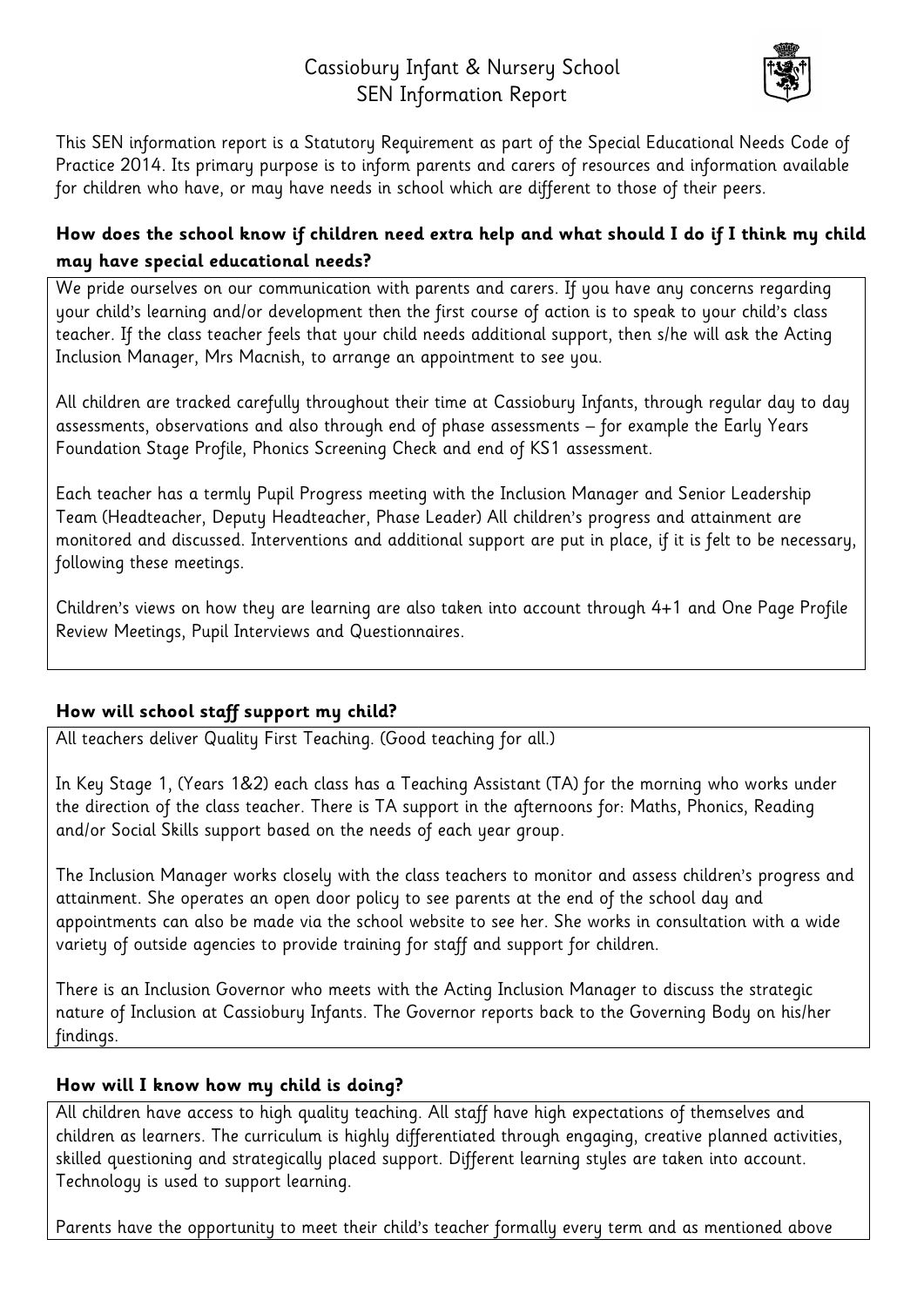

there is an Open Door Policy whereby parents can speak to teachers on an informal basis to find out how their child is progressing.

If children are falling behind their peers, parents will be informed at the earliest opportunity. A plan of action will be put in place and there will be regular progress updates.

If a child is falling behind in a particular area then the following model applies: **assess, plan, do, review.** If it appears that the amount of progress being made is not sufficient then the Acting Inclusion Manager will become involved. Together, with the class teacher, parent and child a One Page Profile and 4+1 form will be created which sets out short term targets to work towards considering the pupils thoughts and feelings about how they are best supported. The class teacher will meet regularly with parents and child to discuss progress. Parent and child are key contributors to this process through discussion and will help inform these targets.

## **How will the learning and development provision be matched to my child's needs?**

All children have access to Quality First Teaching. As part of this, the curriculum is differentiated to meet the needs of all children in order to ensure that all children are able to make progress. If a child has needs related to more specific areas of their education (e.g. literacy and numeracy) then s/he may be placed in a small intervention group. We refer to these as Spotlights. Spotlights are monitored by the Acting Inclusion Manager and reviewed regularly to ensure that the child is making progress.

## **What support will there be for my child's overall wellbeing?**

A child's wellbeing is of paramount importance and underpins all learning. The PSHE (Personal, Social, Health and Education) is delivered on a weekly basis either as a discrete subject or through cross curricular links. We use 'Jigsaw' to deliver key topics. The Deputy Headteacher and Acting Inclusion Manager lead a PSHE theme assembly on alternate weeks.

We have Peer Mediators in order to support children at playtimes and lunchtimes. We follow a 'Protective Behaviours' programme so that children can feel safe and know which adults they can turn to and reinforce this using Network Hands which remind the children who they can turn to for support both at School and Home.

We have a medical room staffed by qualified First Aiders. Some children require additional medical support using a Healthcare Plan and specialist support is provided to meet their needs. The School Nurse is in regular contact with the school and meets the SLT. She is available to talk to parents and carers.

## **What specialist services and expertise are available at or accessed by the school?**

- Specialist Advisory Teachers (Visual Impairment, Physical & Neurological Impairment, Early Years, Autism)
- Speech and Language Therapy (SLT)
- Educational Psychologist (EP)
- Occupational Therapist (OT)
- Physiotherapist
- Specific Learning Difficulties Outreach (SpLD)
- Colnbrook Outreach (MLD)
- Child and Adolescent Mental Health Services (CAMHS)
- School Nurse and Health Visitors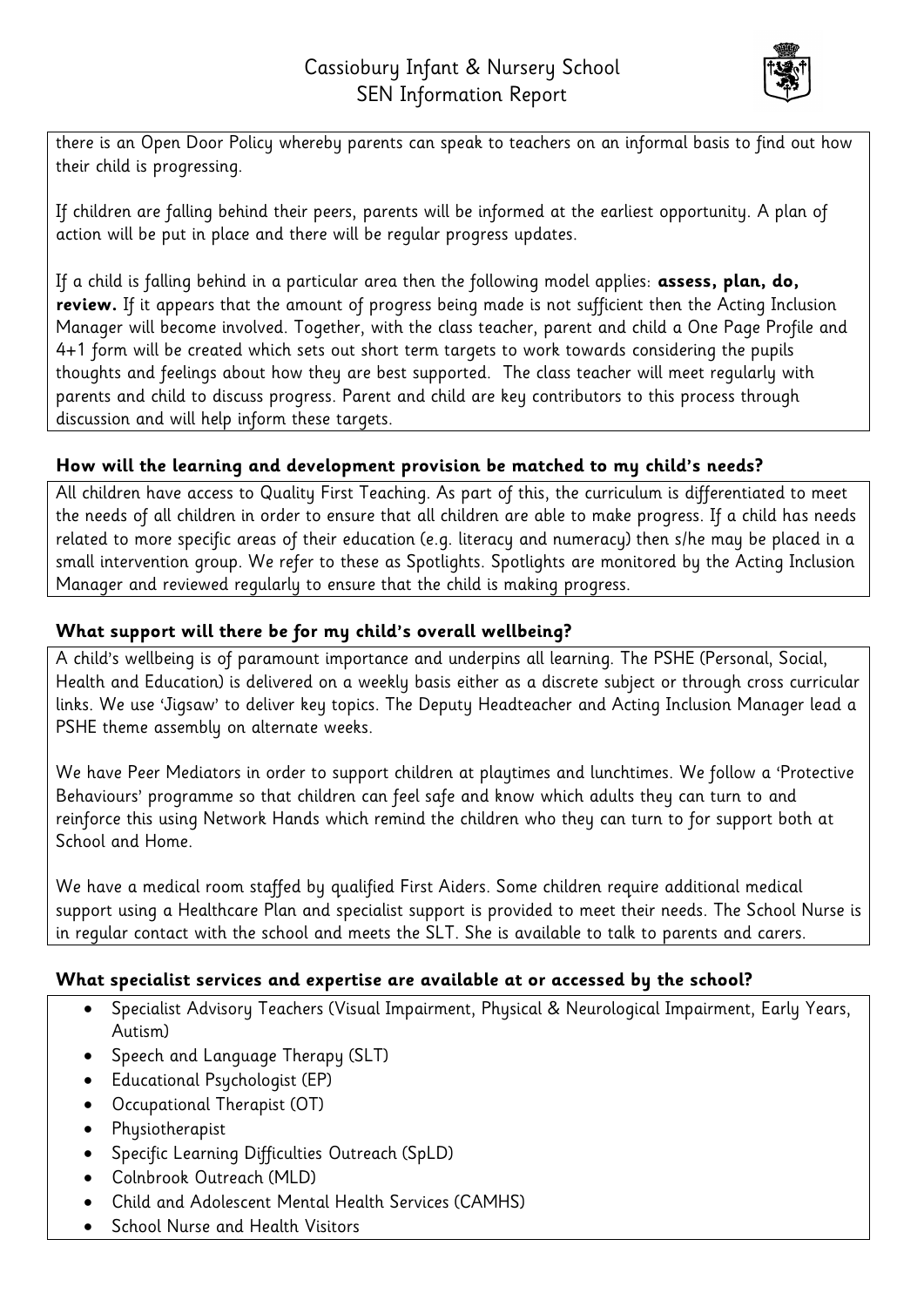

- Chessbrook Education Support Centre (ESC) Outreach
- **•** Social Services
- Family Support Worker

## **What training have the staff, supporting children and young people with SEND, had or are having?**

All school staff who work with children receive regular training to support children with SEND. Outreach Teams from Colnbrook and Chessbrook have provided school training on areas such as: Dyscalculia, Dyslexia, Autistic Spectrum Disorder, Speech and Language. Health care professionals have provided training on Anaphylaxis and First Aid. In addition, the Acting Inclusion Manager receives ongoing SEND training in specific areas.

## **How will you help me to support my child's learning?**

You are the 'first educator' of your child. Close, effective communication and partnership with parents/carers is essential to a child's learning and wellbeing. We operate an 'Open Door 'policy at the end of the school day so you can meet with your child's class teacher. The Acting Inclusion Manager is available, Monday-Wednesday to meet with parents at this time too. We hold termly consultation meetings. At the beginning of each academic year there is a 'Learning Together Evening' for parents where teachers meet the parents to disseminate information about how to help your child at home. Targets are discussed at termly 'Parents Evening'. The Acting Inclusion Manager is available to support you at these meetings. If needed the school will support families with multiple issues by completing a 'Common Assessment Framework 'in order to coordinate provision from other agencies to We ensure that 'Annual Review' meetings for Education, Health and Care Plans and 'Team Around the Family' meetings are arranged at mutually agreeable times.

#### **How will I be involved in discussions about and planning for my child's education?**

We work closely with parents on a formal and informal basis. If we feel that your child has needs additional to or different from their peers we may decide to use a One Page Profile and 4+1 to set clear, achievable targets. Discussions will take place as to how you can help meet these individual targets. You and your child are involved at every step and together we devise the plan.

## **How will my child be included in activities outside the classroom including school trips?**

Risk assessments are carried out and procedures are put in place to enable all children to participate in activities both inside and outside the classroom. Reasonable adjustments will be made in order to achieve this. It may the case that a child will need 1:1 support on a school trip and if so, the school will provide an additional adult.

#### **How accessible is the school environment?**

We adhere to the 2010 Equalities Act to ensure that all children are able to access the school setting. Reasonable adjustments are made to improve the accessibility of the environment. The schools Accessibility Plan is regularly updated and advice is sought from external professionals where necessary.

#### **Who can I contact for further information?**

In the first instance parents are encouraged to talk to their child's class teacher. For children with SEND, further information and advice can be obtained from the Acting Inclusion Manager who can be contacted via the School Office.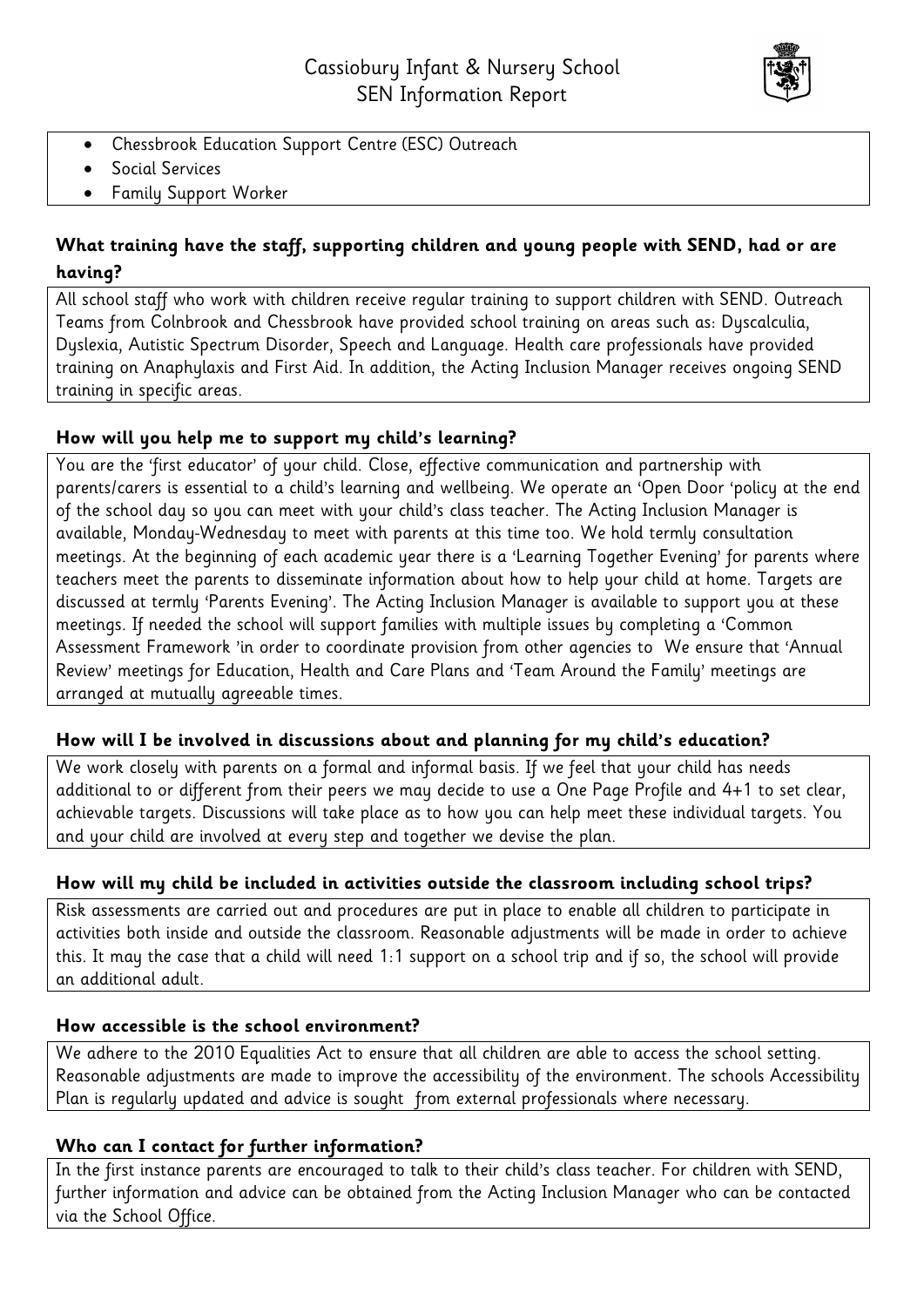

## **How will the school prepare and support my child to join the school, transfer to a new school or the next stage of education and life?**

Transitions can be unsettling for children with SEND.

We endeavour to handover with all pre-school and nursery settings before children begin their journey with us to ensure a positive start at school. We constantly review our transition offer with the aim of providing the best start at school for children who are joining us. This can include setting visits, both at the current setting and visits to us at school, stay and play sessions and a staggered start to introduce new routines at an appropriate pace. New parents are also invited to join us prior to their child starting school to meet the team, see the environment and ask any questions around starting school. All Year 2 children have a transition programme to the Junior school. This includes regular visits with peers and parents. Children are paired with a buddy from Year 5. Children who may need additional support will be provided with transition books and additional visits to the school. The Acting Inclusion Manager meets regularly with the Junior School SENCo to discuss the children's needs. All SEND reports and paper work is handed over. Specialists and Advisory Teachers may be involved in the transition to support your child, family and school staff.

#### **How are the school's resources allocated and matched to children's special educational needs?**

The SEND budget is allocated every financial year. The money is used to provide additional support or resources dependent upon the needs of the children. The Senior Leadership Team audit the school's resources and needs of the children to ensure the budget is effectively managed.

## **How is the decision made about how much support my child will receive?**

Quality First Teaching as mentioned above is paramount in meeting the needs of all children. Some children require additional support to ensure progress is being made. Internal spotlight sessions may be offered to your child and you will be informed if this is the case. These spotlights are monitored and reviewed regularly. If further support and advice is needed the Acting Inclusion Manager will make an appointment to see you to discuss the viability of seeking advice from specialists. Should specialist support be required, you will be consulted and informed of the outcomes.

## **How can I find information about the local authority's Local Offer of services and provision for children and young people with special educational needs and disability?**

The Hertfordshire Local Offer can be accessed at : **[www.hertsdirect.org/localoffer](http://www.hertsdirect.org/localoffer)**

Glossary:

| Anaphylaxis:                  | An extreme and severe allergic reaction.                                    |
|-------------------------------|-----------------------------------------------------------------------------|
| <b>Annual Review</b>          | A review of the EHC Plan which needs to be carried out on a yearly basis.   |
| Autistic Spectrum             | A condition that affects social interaction, communication, interests and   |
| Disorder: (ASD)               | behaviour                                                                   |
| Attention Deficit (and        | A group of behavioural symptoms that include inattentiveness, hyperactivity |
| Hyperactivity)Disorder        | and impulsiveness                                                           |
| ADD/ADHD                      |                                                                             |
| Child and Adolescent          | CAMHS offers assessment and treatment when children and young people        |
| <b>Mental Health Services</b> | have emotional, behavioural or mental health difficulties.                  |
| (CAMHS)                       |                                                                             |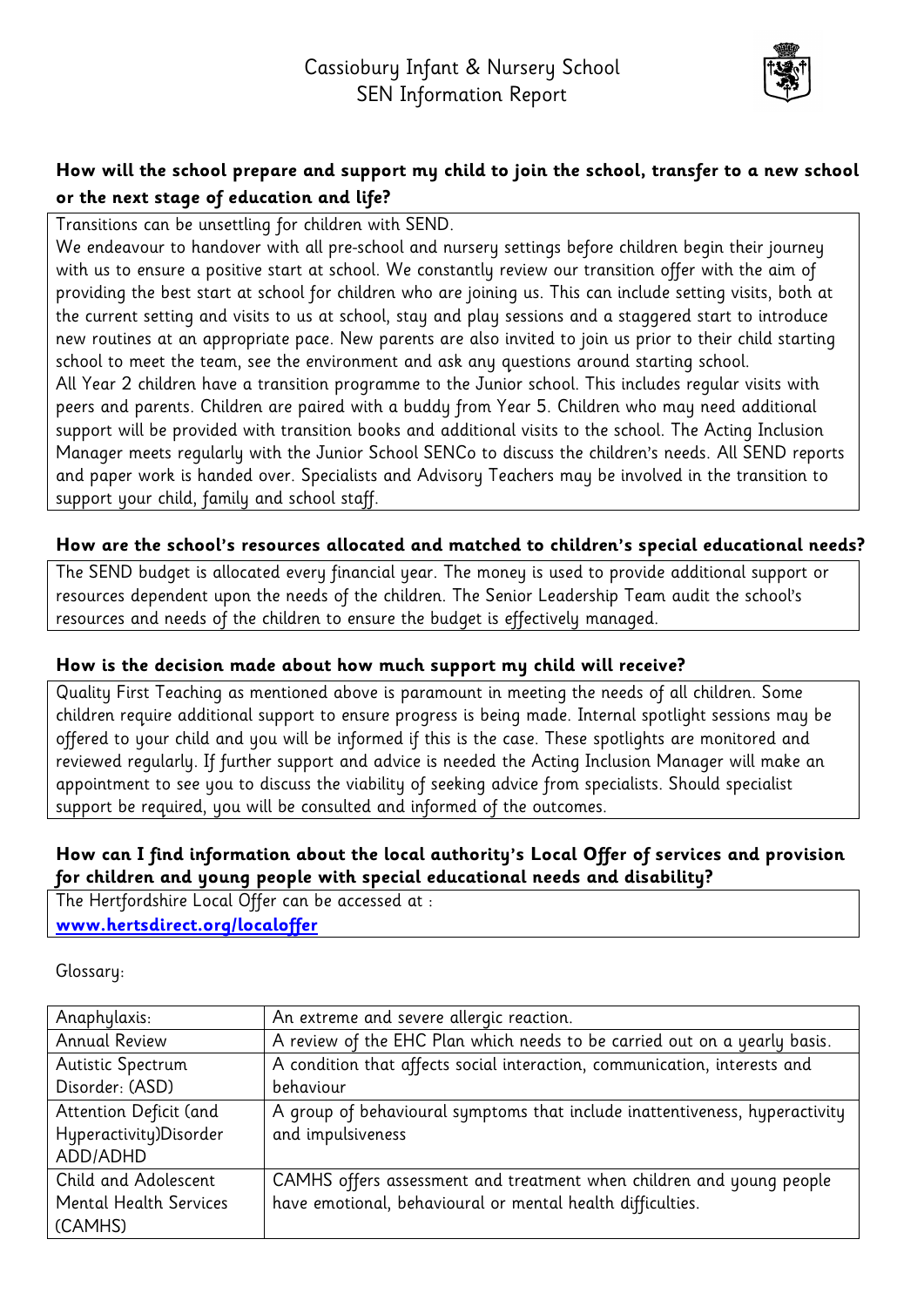

| Children's Centre               |                                                                                 |
|---------------------------------|---------------------------------------------------------------------------------|
|                                 | Children's Centres offer all families with children under five a range of       |
|                                 | services, information and support in their local community including:home       |
|                                 | visiting, family drop-ins, parenting support, information about your child's    |
|                                 | health needs, training courses to improve your life skills or help you back to  |
|                                 | work and help finding specialist groups and services                            |
| Disability                      | A physical or mental impairment that has a 'substantial' and 'long-term'        |
|                                 | negative effect on your ability to do normal daily activities as defined by the |
|                                 | 2010 Equality Act.                                                              |
| Dyscalculia                     | Difficulty in acquiring maths skills                                            |
| Dyslexia                        | Difficulty in learning to read, write and spell when making progress in other   |
|                                 | areas. A range of other areas can be affected including concentration,          |
|                                 | organisational skills, comprehension and handwriting.                           |
| <b>Educational Psychologist</b> | A psychologist concerned with helping children or young people who are          |
|                                 | experiencing problems within an educational setting with the aim of             |
|                                 | enhancing their learning.                                                       |
| Education, Health and           | A single plan that includes all of a child's assessed needs from Education,     |
| Care Plan                       | Health and Social Care. It sets out the desired outcomes for the child and      |
|                                 | the particular arrangements and provision required to deliver those             |
|                                 | outcomes.                                                                       |
| <b>Family Support Worker</b>    | FSWs provide emotional and practical help and advice to families that are       |
| (FSW)                           | having long or short-term difficulties                                          |
| Individual Education Plan/      | Working document which records short term targets and strategies for            |
| Passport                        | individual children.                                                            |
| Individual Speech and           | Working document which records short term targets and strategies set by a       |
| Language Plans                  | SaLT for individual children.                                                   |
| Moderate Learning               | Children with moderate learning difficulties will have attainments              |
| Difficulties (MLD)              | significantly below expected levels in most areas of the curriculum, despite    |
|                                 | appropriate interventions.                                                      |
| Occupational Therapist          | The primary goal of occupational therapy is to enable people to participate     |
| (OT)                            | in the activities of everyday life.                                             |
| Peer Mediators                  | Problem solving by child with child. It is a process by which two or more       |
|                                 | children involved in a dispute meet in a private, safe and confidential setting |
|                                 | to work out problems with the assistance of a trained student mediator.         |
| Play Therapist                  | Play therapy refers to a method of psychotherapy with children in which         |
|                                 | a therapist uses a child's fantasies and the symbolic meanings of his or        |
|                                 | her play as a medium for understanding and communication with the child.        |
| Physiotherapy                   | A Physiotherapist evaluates, maintains and restores physical function           |
| Protective Behaviours           | A safety awareness and resilience building programme which helps children       |
|                                 | to recognise any situation where they feel worried or unsafe, such as feeling   |
|                                 | stressed, bullied or threatened and explores practical ways to keep safe.       |
| <b>Quality First Teaching</b>   |                                                                                 |
| (QFT)                           | Inclusive classroom practice which includes high demands for pupil              |
|                                 | involvement and engagement with their learning, high levels of interaction      |
|                                 | for all pupils, appropriate use of questioning, modelling and explaining on     |
|                                 | the part of the teacher and regular use of encouragement and authentic          |
|                                 | praise to engage and motivate children.                                         |
|                                 |                                                                                 |